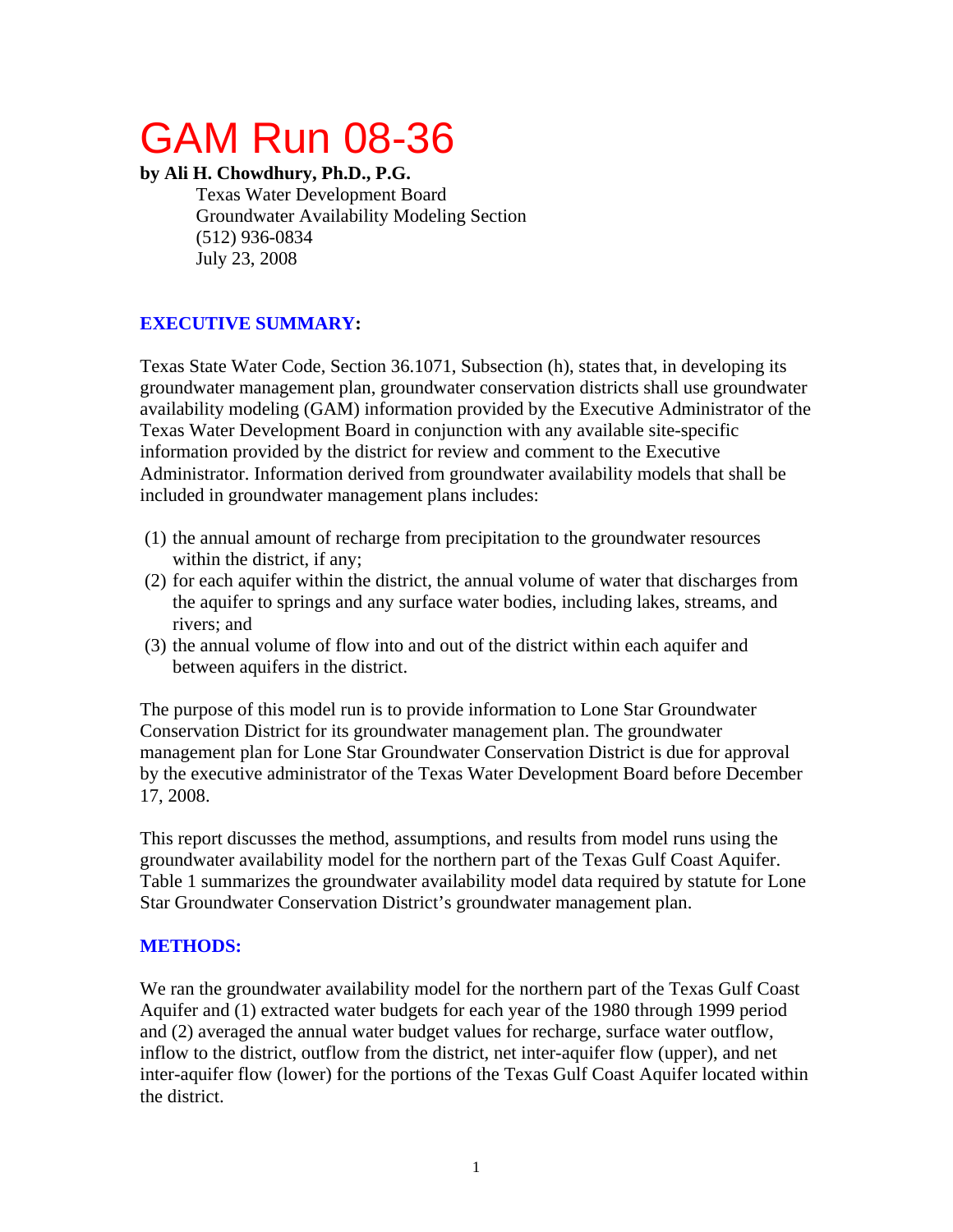The groundwater availability model for the northern part of the Gulf Coast Aquifer uses MODFLOW's General Head Boundary Package to simulate groundwater recharge and groundwater-surface water interaction. The general head boundary was assigned over the outcrop areas of the Chicot, Evangeline, and the Jasper aquifers and the Burkeville Confining System. To estimate groundwater recharge and groundwater-surface water interaction separately, we zoned the surface water courses separate from the remainder of the outcrop areas in ArcGIS. We loaded these zones in Processing Modflow for Windows (Chiang and Kinzelbach, 1998) and ran the water budget tool to estimate groundwater flow in each zone.

## **PARAMETERS AND ASSUMPTIONS:**

- We used version 2.01 of the groundwater availability model for the northern part of the Texas Gulf Coast Aquifer. For detailed discussion on assumptions and limitations of the groundwater availability model for the northern parts of the Gulf Coast aquifer, refer to Kasmarek and Robinson (2004) and Kasmarek and others (2005).
- The groundwater availability model for the northern parts of the Texas Gulf Coast Aquifer includes four layers representing:
	- 1. the Chicot Aquifer (Layer 1),
	- 2. the Evangeline Aquifer (Layer 2),
	- 3. the Burkeville Confining System (Layer 3),
	- 4. the Jasper Aquifer (Layer 4).
- We used Processing Modflow for Windows (Chiang and Kinzelbach, 1998) version 5.3 as the interface to process model output results.
- Quality of model calibration can be estimated using root mean square error. The root mean square error evaluates differences between measured and simulated water levels in the wells considered for calibration. The root mean square error is 31 feet for the Chicot aquifer, 45 feet for the Evangeline aquifer, and 38 feet for the Jasper aquifer for the calibration year 2000.
- We assumed that in the outcrop where surface water courses intersect the general head boundary, the general head boundary simulates groundwater-surface water interaction. In the rest of the outcrop, groundwater recharge occurs into the aquifer depending on the water level elevation head and hydraulic conductance values assigned in the general head boundary model cells.

## **RESULTS:**

A groundwater budget summarizes the water entering and leaving the aquifer according to the groundwater availability model. Selected components were extracted from the groundwater budget for the aquifers located within the district and averaged over the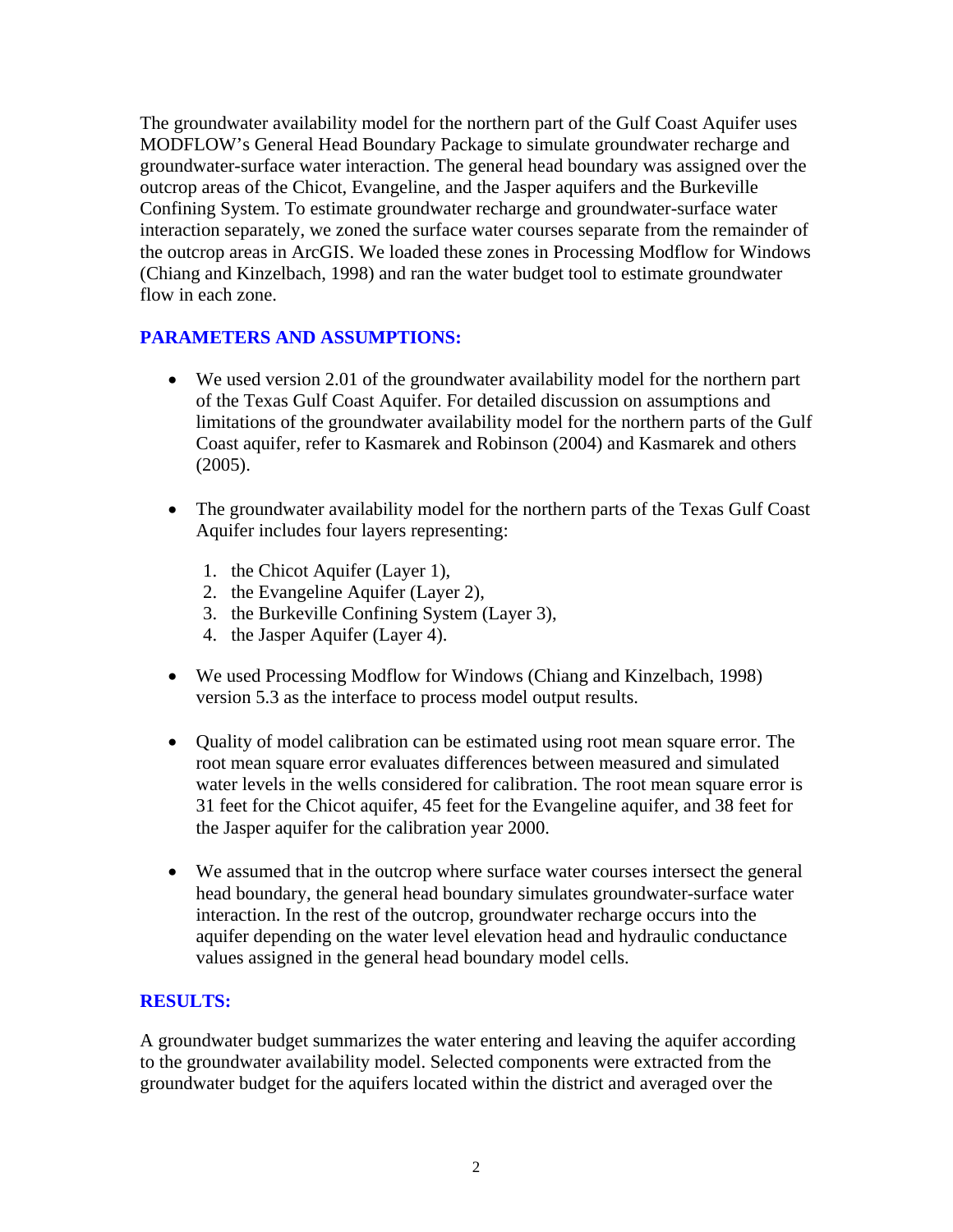duration of the calibrated portion of the model run (1980 to 1999) in the district, as shown in Table 1. The components of the modified budgets shown in Table 1 include:

- Precipitation recharge—This is the areally distributed recharge sourced from precipitation falling on the outcrop areas of the aquifers (where the aquifer is exposed at land surface) within the district.
- Surface water outflow—This is the total water exiting the aquifer (outflow) to surface water features such as streams, reservoirs, and wetlands.
- Flow into and out of district—This component describes lateral flow within the aquifer between the district and adjacent counties.
- Flow between aquifers—This describes the vertical flow, or leakage, between aquifers or confining units. This flow is controlled by the relative water levels in each aquifer or confining unit and aquifer properties of each aquifer or confining unit that define the amount of leakage that occurs. "Inflow" to an aquifer from an overlying or underlying aquifer will always equal the "Outflow" from the other aquifer.

Although independent estimation of groundwater recharge from precipitation is not available, Popkin (1971) estimated the amount of groundwater that may be flowing across the county under given pumping, transmissivity, and hydraulic gradient conditions. Popkin (1971) estimated that transmission capacity of the upper part of the Jasper and the Evangeline aquifers in Montgomery County is about 72,800 acre-feet per year (65 million gallons per day). If rejected recharge (spring flow) were to be captured, Popkin (1971) estimated that the amount of groundwater available could be increased by an additional 140,000 acre-feet of water per year (125 million gallons per day). He indicated that more than 1.7 inches per year of groundwater recharge would be required to maintain this level of groundwater flow in the aquifers.

The information needed for the district's management plan is summarized in Table 1. It is important to note that sub-regional water budgets are not exact. This is due to the size of the model cells and the approach used to extract data from the model. To avoid double accounting, a model cell that straddles a political boundary, such as district or county boundaries, is assigned to one side of the boundary based on the location of the centroid of the model cell. For example, if a cell contains two counties, the cell is assigned to the county where the centroid of the cell is located.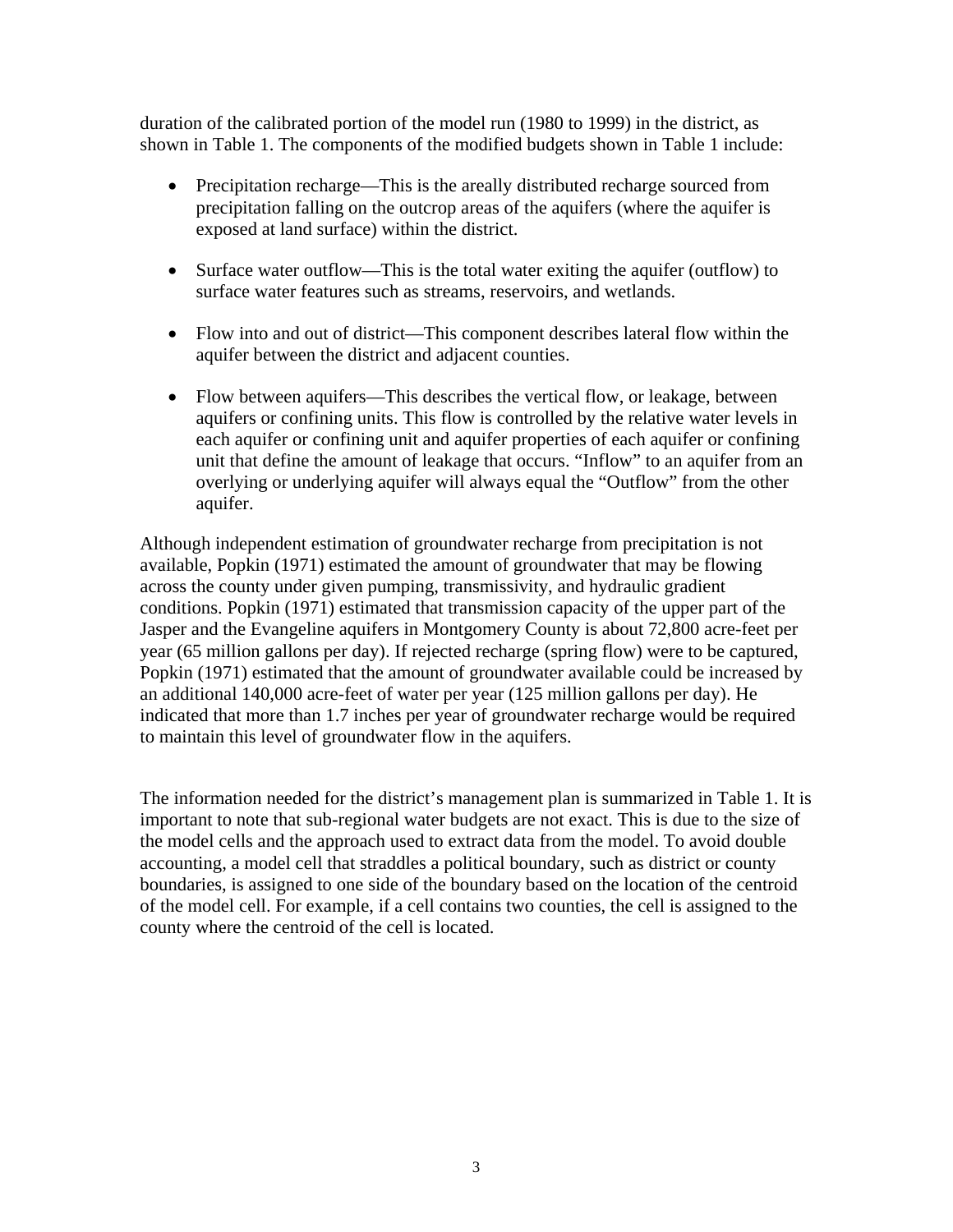Table 1: Summarized information needed for Lone Star Groundwater Conservation District's groundwater management plan. All values are reported in acre-feet per year. All numbers are rounded to the nearest 1 acre-foot.

| <b>Management Plan</b>                                                                                            | <b>Aquifer or confining unit</b>                  | <b>Results</b> |
|-------------------------------------------------------------------------------------------------------------------|---------------------------------------------------|----------------|
| requirement                                                                                                       |                                                   |                |
| Estimated annual<br>amount of recharge<br>from precipitation to<br>the district <sup>®</sup>                      | <b>Chicot Aquifer</b>                             | 36,722         |
|                                                                                                                   | <b>Evangeline Aquifer</b>                         | 962            |
|                                                                                                                   | <b>Burkeville Confining System</b>                | 1              |
|                                                                                                                   | Jasper Aquifer                                    | 498            |
| Estimated annual<br>volume of water that<br>discharges from the<br>aquifer to any surface<br>water body including | <b>Chicot Aquifer</b>                             | 513            |
|                                                                                                                   | <b>Evangeline Aquifer</b>                         | 380            |
|                                                                                                                   | <b>Burkeville Confining System</b>                | $\overline{0}$ |
|                                                                                                                   | Jasper Aquifer                                    | 16             |
| lakes, streams, and                                                                                               |                                                   |                |
| rivers                                                                                                            |                                                   |                |
| <b>Estimated annual</b><br>volume of flow into<br>the district within<br>each aquifer in the<br>district          | <b>Chicot Aquifer</b>                             | 37,281         |
|                                                                                                                   | <b>Evangeline Aquifer</b>                         | 12,935         |
|                                                                                                                   | <b>Burkeville Confining System</b>                | 34             |
|                                                                                                                   | Jasper Aquifer                                    | 16,464         |
| Estimated annual<br>volume of flow out of<br>the district within<br>each aquifer in the<br>district               | <b>Chicot Aquifer</b>                             | 72,514         |
|                                                                                                                   | <b>Evangeline Aquifer</b>                         | 18,052         |
|                                                                                                                   | <b>Burkeville Confining System</b>                | 28             |
|                                                                                                                   | Jasper Aquifer                                    | 8,770          |
| Estimated net annual<br>volume of flow                                                                            | Chicot Aquifer to the Evangeline Aquifer          | 20,008         |
|                                                                                                                   | Burkeville Confining System to the Evangeline     | 326            |
| between each aquifer                                                                                              | Aquifer                                           |                |
| in the district                                                                                                   | Jasper Aquifer to the Burkeville Confining System | 199            |

\* Note that groundwater recharge in the groundwater availability model for the northern parts of the Texas Gulf Coast Aquifer was estimated using a General Head Boundary Package.

#### **REFERENCES:**

- Chiang, W.H. and Kinzelbach, W., 1998, Processing Modflow: A simulation system for modeling groundwater flow and pollution, Hamburgh, Zurich, variously paginated.
- Kasmarek, M.C., and Robinson, J.L., 2004, Hydrogeology and simulation of groundwater flow and land-surface subsidence in the northern part of the Gulf Coast aquifer system, Texas: U.S. Geological Survey Scientific Investigations Report 2004-5102, 111p.